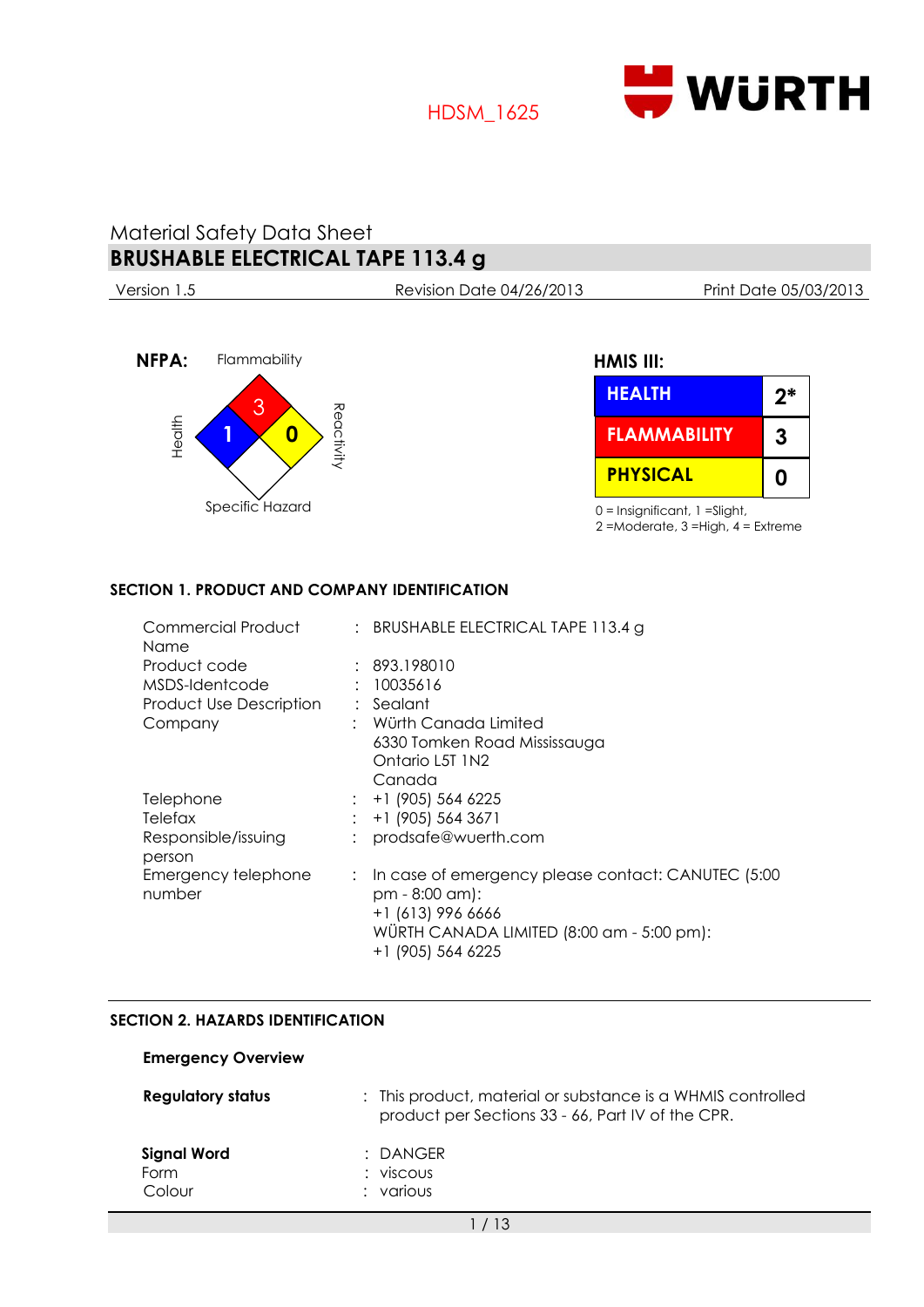

| Version 1.5                                                     | <b>Revision Date 04/26/2013</b>                                                                                                                 | Print Date 05/03/2013 |
|-----------------------------------------------------------------|-------------------------------------------------------------------------------------------------------------------------------------------------|-----------------------|
| Odour<br>Odour - Control<br>parameters<br><b>Hazard Summary</b> | characteristic<br>no data available<br>May cause birth defects.<br>$\vdots$<br>May cause cancer.<br>May cause fire.<br>Irritant<br>Flammable.   |                       |
| <b>Potential Health Effects</b>                                 |                                                                                                                                                 |                       |
| Eyes                                                            | : Causes eye irritation.                                                                                                                        |                       |
| Ingestion                                                       | Harmful or fatal if swallowed.<br>Aspiration hazard if swallowed - can enter lungs and<br>cause damage.                                         |                       |
| Inhalation                                                      | : Harmful if inhaled.<br>May cause drowsiness or dizziness.<br>May cause respiratory tract irritation.                                          |                       |
| Skin                                                            | May cause skin irritation.<br>$\vdots$<br>Prolonged or repeated contact may dry skin and cause<br>irritation.                                   |                       |
| <b>Target Organs</b>                                            | : Eyes<br>Skin<br>Nervous system<br>Reproductive organs<br>Lungs<br><b>Blood</b>                                                                |                       |
| <b>ACGIH</b>                                                    | : ethylbenzene (CAS-No.: 100-41-4)                                                                                                              |                       |
| <b>NTP</b>                                                      | : No component of this product present at levels greater<br>than or equal to 0.1% is identified as a known or<br>anticipated carcinogen by NTP. |                       |
| <b>IARC</b>                                                     | : ethylbenzene (CAS-No.: 100-41-4)<br>low boiling point naphtha (CAS-No.: 64742-89-8)                                                           |                       |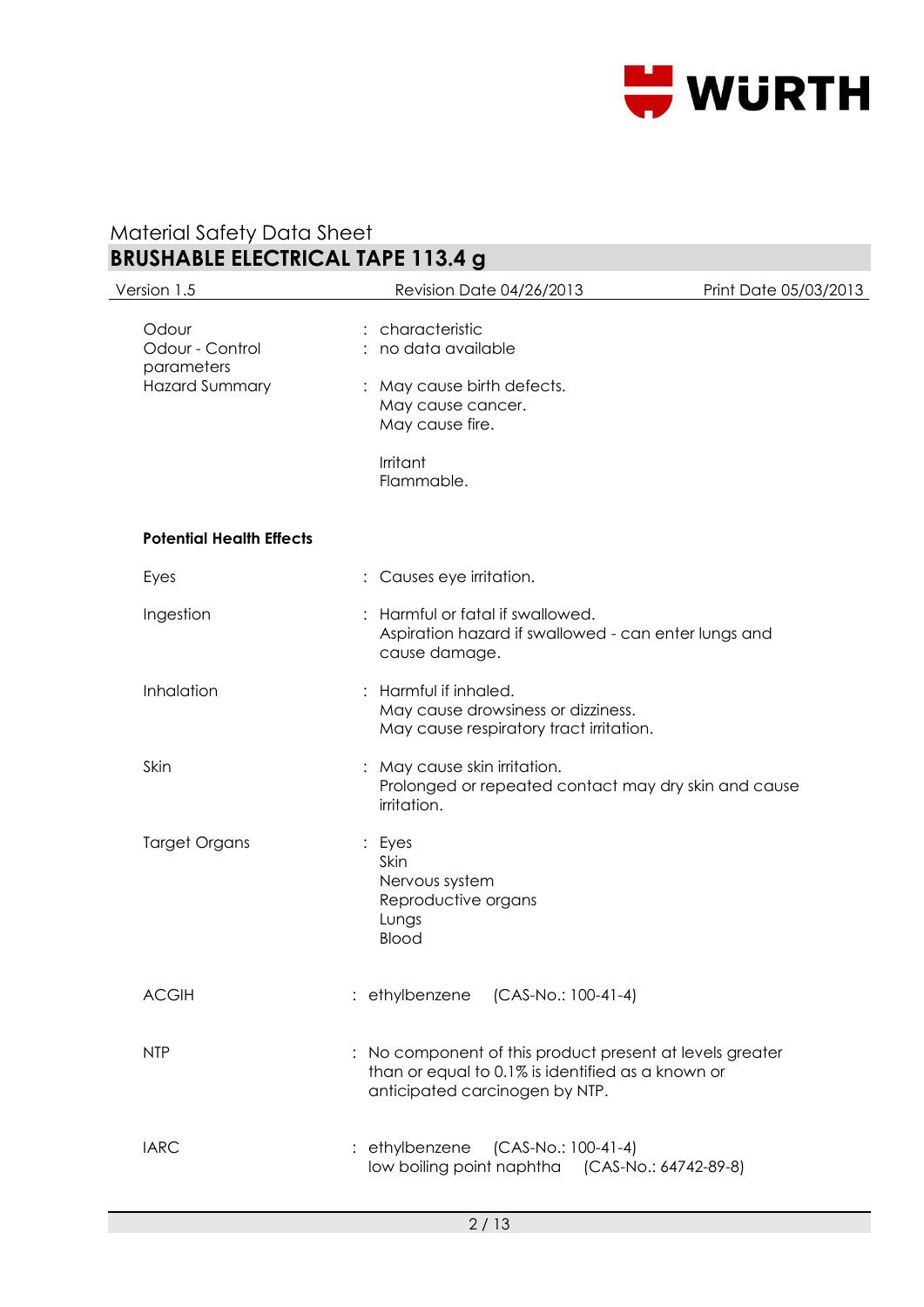

| Version 1.5 | <b>Revision Date 04/26/2013</b>                                                                                                                     | Print Date 05/03/2013 |
|-------------|-----------------------------------------------------------------------------------------------------------------------------------------------------|-----------------------|
| <b>OSHA</b> | : No component of this product present at levels greater<br>than or equal to 0.1% is identified as a carcinogen or<br>potential carcinogen by OSHA. |                       |

### **SECTION 3. COMPOSITION/INFORMATION ON INGREDIENTS**

| Component             | CAS-No.        | Weight percent-<br>Weight percent |
|-----------------------|----------------|-----------------------------------|
| heptane [and isomers] | 142-82-5       | $>= 12.5 - < 15$                  |
| xylene                | 1330-20-7      | $>= 12.5 - < 15$                  |
| butanone              | 78-93-3        | $>= 7 - 510$                      |
| ethylbenzene          | $100 - 41 - 4$ | $>= 3 - 5$                        |

### **SECTION 4. FIRST AID MEASURES**

| General advice | In the case of accident or if you feel unwell, seek medical<br>advice immediately (show the label where possible). First<br>aider needs to protect himself. Move out of dangerous<br>area. Never give anything by mouth to an unconscious<br>person. Take off contaminated clothing and shoes<br><i>immediately.</i> |
|----------------|----------------------------------------------------------------------------------------------------------------------------------------------------------------------------------------------------------------------------------------------------------------------------------------------------------------------|
| Inhalation     | If breathed in, move person into fresh air. Call a physician<br>immediately. Keep patient warm and at rest. If not<br>breathing, give artificial respiration. If breathing is difficult,<br>give oxygen.                                                                                                             |
| Skin contact   | : Call a physician immediately. In case of contact,<br>immediately flush skin with soap and plenty of water. Do<br>NOT use solvents or thinners.                                                                                                                                                                     |
| Eye contact    | : Protect unharmed eye. If easy to do, remove contact<br>lens, if worn. In the case of contact with eyes, rinse<br>immediately with plenty of water and seek medical<br>advice.                                                                                                                                      |
| Ingestion      | : If swallowed, seek medical advice immediately and show<br>this container or label. If swallowed, DO NOT induce<br>vomiting. If a person vomits when lying on his back, place<br>him in the recovery position.                                                                                                      |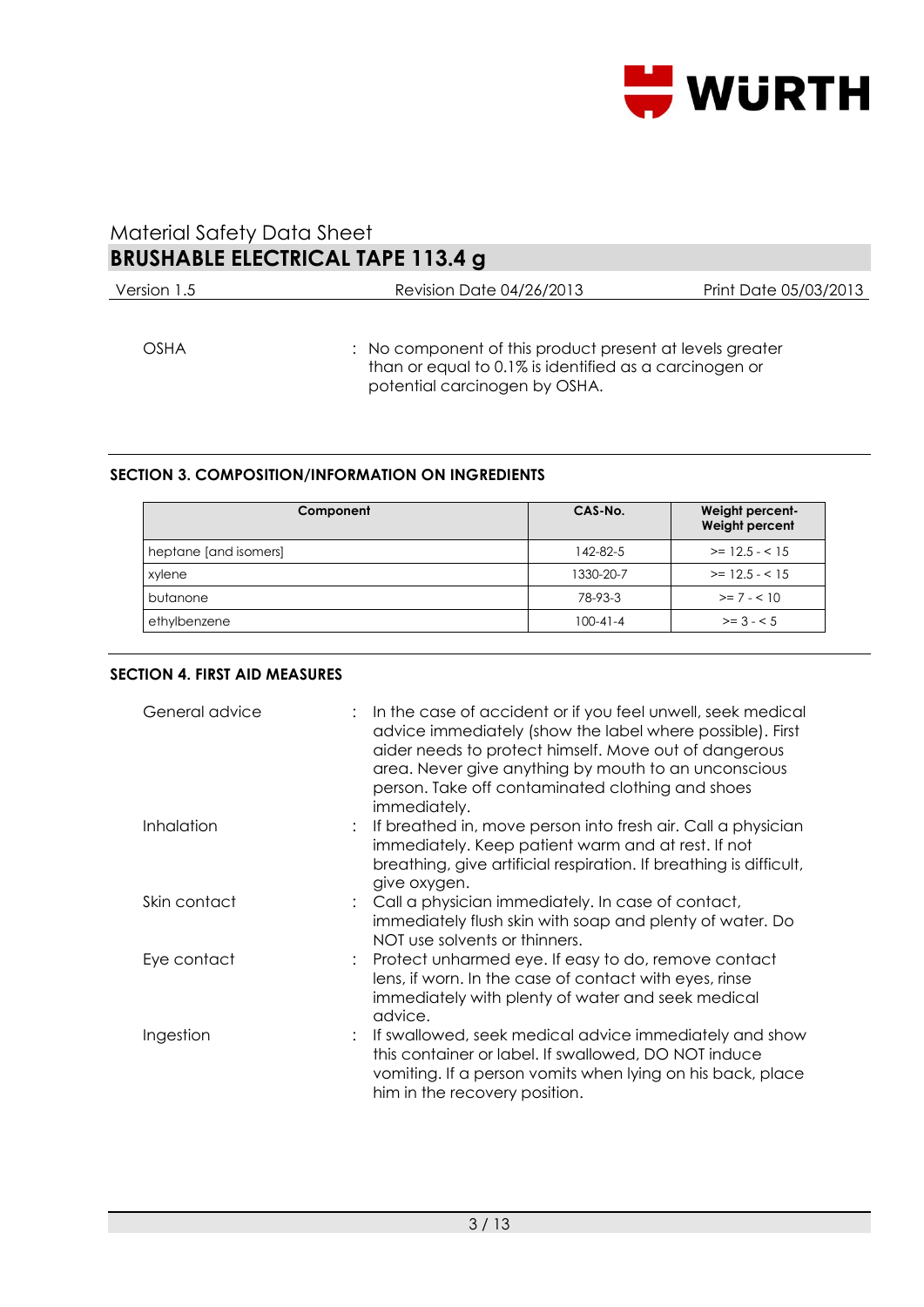

Version 1.5 Revision Date 04/26/2013 Print Date 05/03/2013

#### **SECTION 5. FIREFIGHTING MEASURES**

| Form<br>Flash point                              |                | viscous<br>$-7$ °C (19 °F)                                                                                                                                                                                                                                                                                                                                                                                                                                                                                                                |
|--------------------------------------------------|----------------|-------------------------------------------------------------------------------------------------------------------------------------------------------------------------------------------------------------------------------------------------------------------------------------------------------------------------------------------------------------------------------------------------------------------------------------------------------------------------------------------------------------------------------------------|
| Suitable extinguishing<br>media                  |                | Carbon dioxide (CO2)<br>Foam<br>Dry chemical                                                                                                                                                                                                                                                                                                                                                                                                                                                                                              |
| Unsuitable extinguishing<br>media                | $\ddot{\cdot}$ | High volume water jet                                                                                                                                                                                                                                                                                                                                                                                                                                                                                                                     |
| Specific hazards during<br>firefighting          |                | Do not use a solid water stream as it may scatter and<br>spread fire.<br>Hazardous decomposition products may be formed<br>under fire conditions (see section 10).<br>Exposure to decomposition products may be a hazard to<br>health.                                                                                                                                                                                                                                                                                                    |
| Special protective<br>equipment for firefighters |                | In the event of fire, wear self-contained breathing<br>apparatus.<br>Use personal protective equipment.                                                                                                                                                                                                                                                                                                                                                                                                                                   |
| Further information                              |                | Standard procedure for chemical fires.<br>Use extinguishing measures that are appropriate to local<br>circumstances and the surrounding environment.<br>In the event of fire and/or explosion do not breathe<br>fumes.<br>Use water spray to cool unopened containers.<br>Collect contaminated fire extinguishing water separately.<br>This must not be discharged into drains.<br>Fire residues and contaminated fire extinguishing water<br>must be disposed of in accordance with local<br>regulations.<br>Pay attention to flashback. |

### **SECTION 6. ACCIDENTAL RELEASE MEASURES**

Personal precautions : Refer to protective measures listed in sections 7 and 8.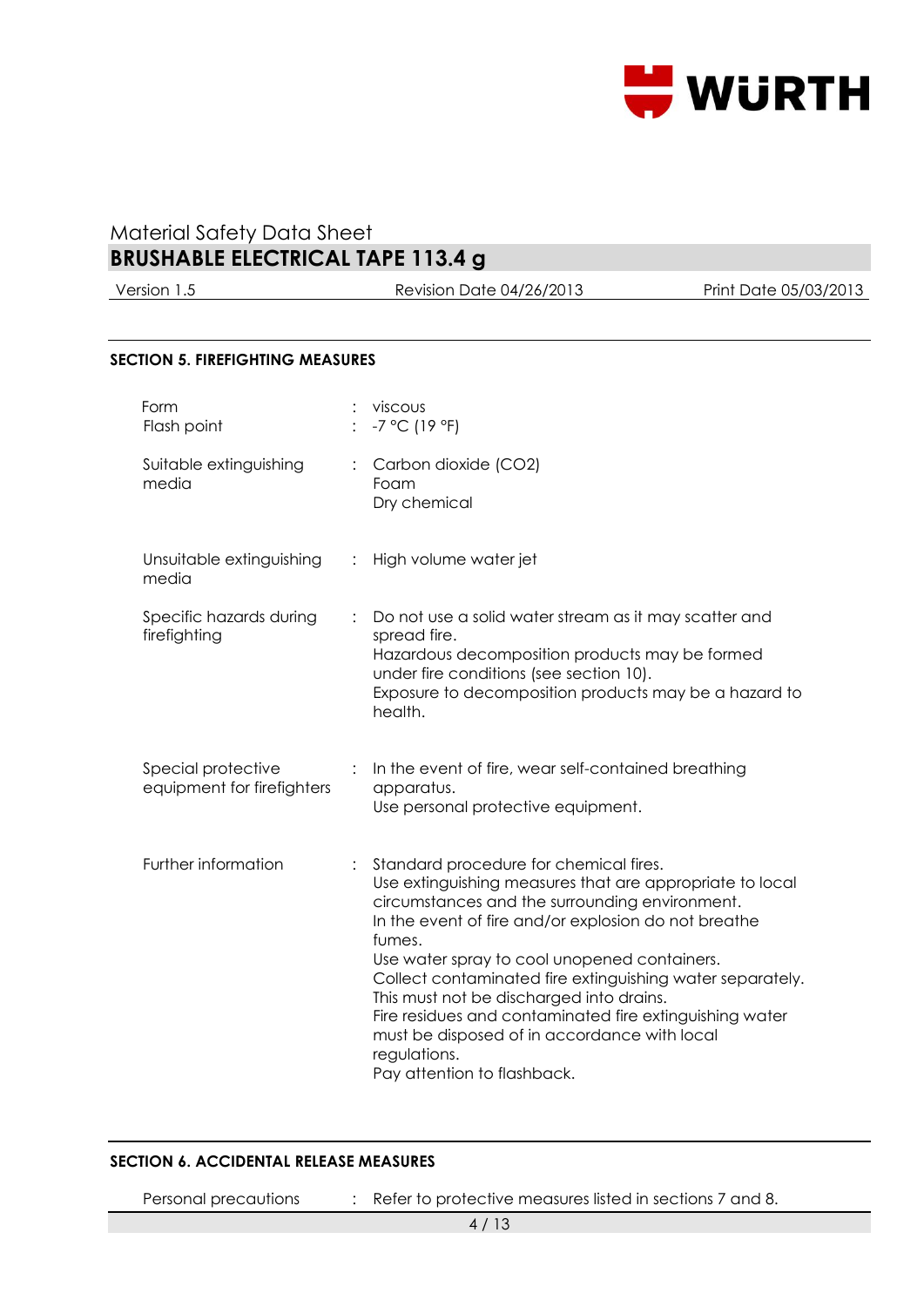

| Version 1.5                  | <b>Revision Date 04/26/2013</b>                                                                                                                                                                                                                                                                                                                                              | Print Date 05/03/2013 |
|------------------------------|------------------------------------------------------------------------------------------------------------------------------------------------------------------------------------------------------------------------------------------------------------------------------------------------------------------------------------------------------------------------------|-----------------------|
|                              | Use personal protective equipment.<br>Remove all sources of ignition.<br>Avoid contact with skin and eyes.<br>Ensure adequate ventilation, especially in confined areas.<br>Immediately evacuate personnel to safe areas.<br>Avoid inhalation of vapour or mist.<br>Beware of vapours accumulating to form explosive<br>concentrations. Vapours can accumulate in low areas. |                       |
| Environmental<br>precautions | Do not flush into surface water or sanitary sewer system.<br>Prevent further leakage or spillage if safe to do so.<br>If the product contaminates rivers and lakes or drains<br>inform respective authorities.<br>Avoid release to the environment. Refer to special<br>instructions/Safety data sheets.                                                                     |                       |
| Methods for cleaning up      | : Contain and collect spillage with non-combustible<br>absorbent material, (e.g. sand, earth, diatomaceous<br>earth, vermiculite) and place in container for disposal<br>according to local / national regulations.<br>Clean contaminated surface thoroughly.                                                                                                                |                       |

### **SECTION 7. HANDLING AND STORAGE**

| Handling                                           |                                                                                                                                                                                                                                                                                                                                                                                                                              |
|----------------------------------------------------|------------------------------------------------------------------------------------------------------------------------------------------------------------------------------------------------------------------------------------------------------------------------------------------------------------------------------------------------------------------------------------------------------------------------------|
| Handling                                           | For personal protection see section 8.<br>Do not breathe vapours or spray mist.<br>Avoid contact with skin and eyes.<br>Prevent the creation of flammable or explosive<br>concentrations of vapour in air and avoid vapour<br>concentration higher than the occupational exposure<br>limits.<br>Take precautionary measures against static discharges.<br>Use appropriate container to avoid environmental<br>contamination. |
| Advice on protection<br>against fire and explosion | : Normal measures for preventive fire protection.<br>Vapours are heavier than air and may spread along<br>floors.<br>Vapours may form explosive mixtures with air.<br>Keep away from heat and sources of ignition.<br>Do not smoke.<br>No sparking tools should be used.<br>Electrical equipment should be protected to the                                                                                                  |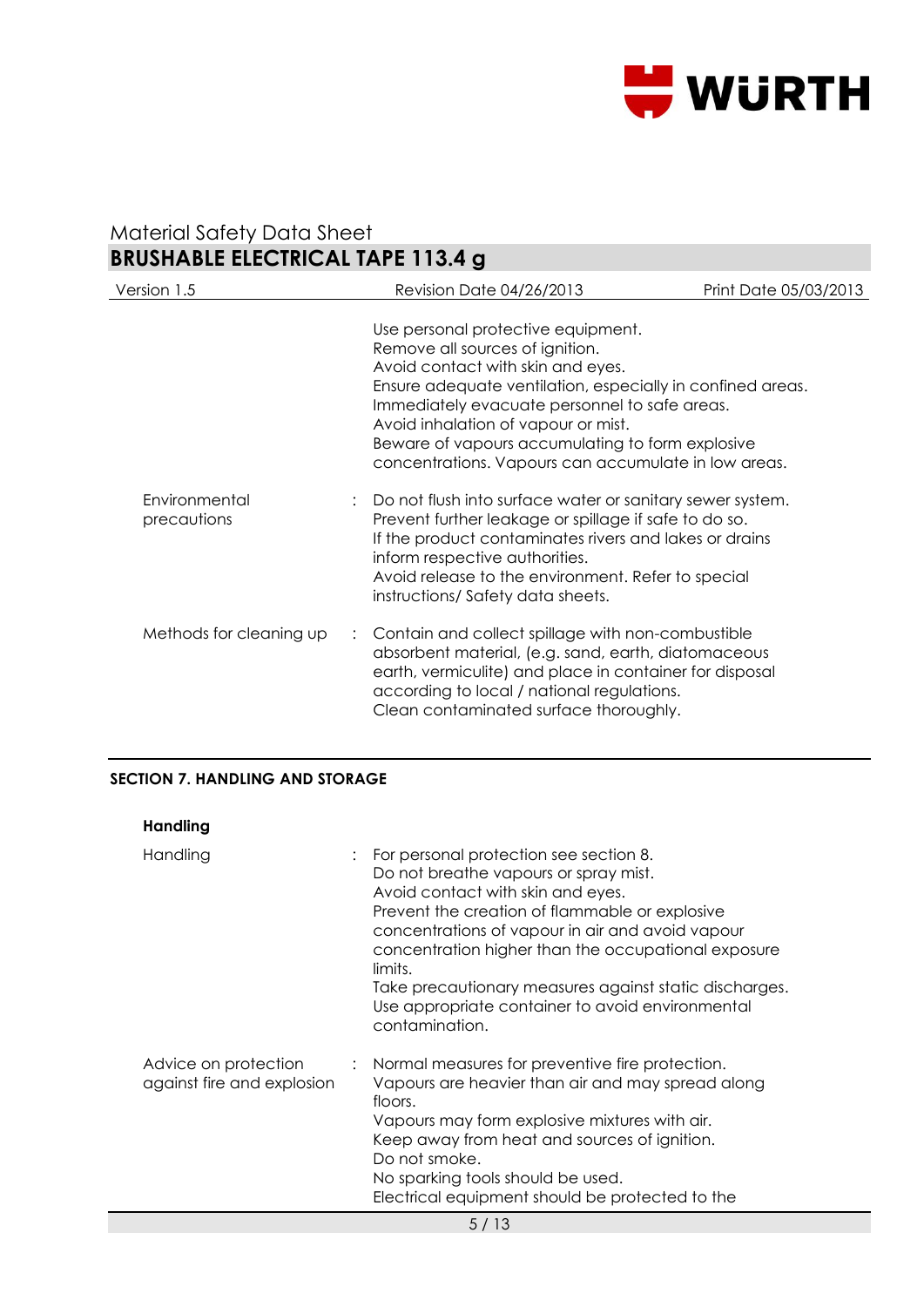

| Version 1.5                                      | <b>Revision Date 04/26/2013</b>                                                                                                                                           | Print Date 05/03/2013 |
|--------------------------------------------------|---------------------------------------------------------------------------------------------------------------------------------------------------------------------------|-----------------------|
|                                                  | appropriate standard.                                                                                                                                                     |                       |
| Dust explosion class                             | : not applicable                                                                                                                                                          |                       |
| Storage                                          |                                                                                                                                                                           |                       |
| Requirements for storage<br>areas and containers | : Store in original container.<br>Keep containers tightly closed in a dry, cool and well-<br>ventilated place.<br>Keep away from heat.<br>Keep away from direct sunlight. |                       |
| Advice on common<br>storage                      | : Incompatible with acids.<br>Incompatible with oxidizing agents.<br>Avoid amines.                                                                                        |                       |
|                                                  | Keep away from food, drink and animal feedingstuffs.<br>Do not store together with oxidizing and self-igniting<br>products.                                               |                       |
| Storage temperature                              | : < $50 °C$ (< $122 °F$ )                                                                                                                                                 |                       |
| Other data                                       | No decomposition if stored and applied as directed.                                                                                                                       |                       |
|                                                  |                                                                                                                                                                           |                       |

#### **SECTION 8. EXPOSURE CONTROLS/PERSONAL PROTECTION**

### **Exposure Guidelines**

| <b>Components</b>     | CAS-No.   | <b>List</b> | Type:        | Value                     | <b>Update</b> |
|-----------------------|-----------|-------------|--------------|---------------------------|---------------|
| heptane [and isomers] | 142-82-5  | CA BC OEL   | <b>TWA</b>   | $400$ ppm                 | 2006-11-29    |
|                       |           | CA BC OEL   | <b>STEL</b>  | 500 ppm                   | 2006-11-29    |
|                       |           | CA QC OEL   | <b>TWAEV</b> | 400 ppm<br>1,640<br>mg/m3 | 2006-12-29    |
|                       |           | CA QC OEL   | <b>STEV</b>  | 500 ppm<br>2,050<br>mg/m3 | 2006-12-29    |
|                       |           | CA AB OEL   | <b>TWA</b>   | 400 ppm<br>1.640<br>mg/m3 | 2009-04-30    |
|                       |           | CA AB OEL   | <b>STEL</b>  | 2.050<br>500 ppm<br>mg/m3 | 2009-04-30    |
| xylene                | 1330-20-7 | CA AB OEL   | <b>TWA</b>   | 434<br>100 ppm<br>mg/m3   | 2009-04-30    |
|                       |           | CA AB OEL   | <b>STEL</b>  | 651<br>150 ppm<br>mg/m3   | 2009-04-30    |
|                       |           | CA QC OEL   | <b>TWAEV</b> | 434<br>$100$ ppm<br>mg/m3 | 2008-02-23    |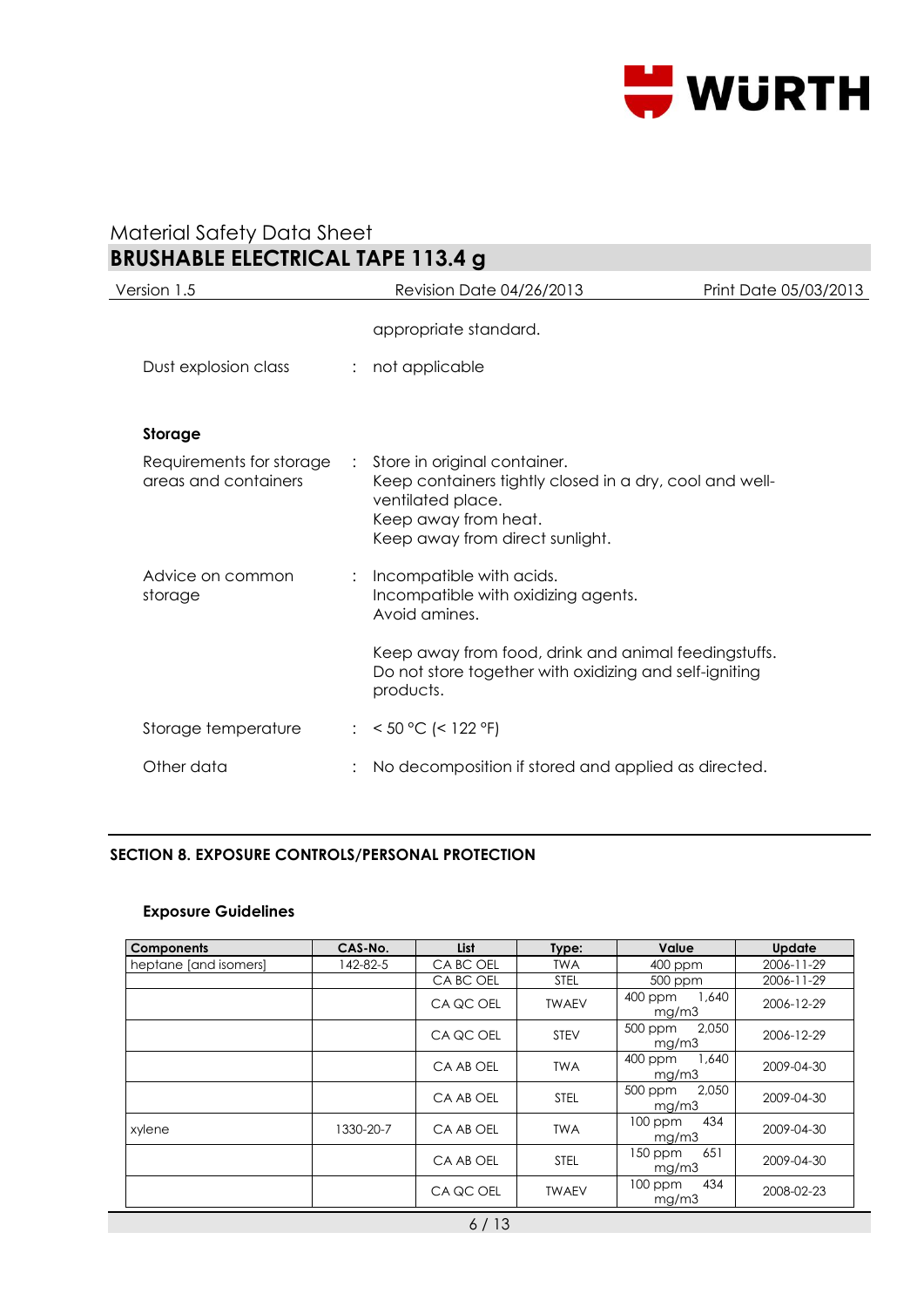

| Version 1.5  |                | <b>Revision Date 04/26/2013</b> | Print Date 05/03/2013 |                           |            |
|--------------|----------------|---------------------------------|-----------------------|---------------------------|------------|
|              |                |                                 |                       | 150 ppm<br>651            |            |
|              |                | CA QC OEL                       | <b>STEV</b>           | mg/m3                     | 2008-02-23 |
|              |                | CA BC OEL                       | <b>TWA</b>            | $100$ ppm                 | 2007-07-06 |
|              |                | CA BC OEL                       | <b>STEL</b>           | 150 ppm                   | 2007-07-06 |
| butanone     | 78-93-3        | CA AB OEL                       | <b>TWA</b>            | 200 ppm<br>590<br>mg/m3   | 2007-01-01 |
|              |                | CA AB OEL                       | <b>STEL</b>           | 300 ppm<br>885<br>mg/m3   | 2007-01-01 |
|              |                | CA BC OEL                       | <b>TWA</b>            | 50 ppm                    | 2006-11-29 |
|              |                | CA BC OEL                       | <b>STEL</b>           | 100 ppm                   | 2006-11-29 |
|              |                | CA QC OEL                       | <b>TWAEV</b>          | 50 ppm<br>150<br>mg/m3    | 2006-12-29 |
|              |                | CA QC OEL                       | <b>STEV</b>           | 300<br>$100$ ppm<br>mg/m3 | 2006-12-29 |
| ethylbenzene | $100 - 41 - 4$ | CA AB OEL                       | <b>TWA</b>            | 434<br>$100$ ppm<br>mg/m3 | 2007-01-01 |
|              |                | CA AB OEL                       | <b>STEL</b>           | 543<br>$125$ ppm<br>mg/m3 | 2007-01-01 |
|              |                | CA BC OEL                       | <b>TWA</b>            | 20 ppm                    | 2011-09-15 |
|              |                | CA QC OEL                       | <b>TWAEV</b>          | $100$ ppm<br>434<br>mg/m3 | 2006-12-29 |
|              |                | CA QC OEL                       | <b>STEV</b>           | 125 ppm<br>543<br>mg/m3   | 2006-12-29 |

| Eye protection           |              | Tightly fitting safety goggles                                                                                                                                                                                                                                                                                           |
|--------------------------|--------------|--------------------------------------------------------------------------------------------------------------------------------------------------------------------------------------------------------------------------------------------------------------------------------------------------------------------------|
| Hand protection          |              | Choose gloves to protect hands against chemicals<br>depending on the concentration and quantity of the<br>hazardous substance and specific to place of work.<br>For special applications, we recommend clarifying the<br>resistance to chemicals of the aforementioned protective<br>gloves with the glove manufacturer. |
| Skin and body protection | $\therefore$ | Flame retardant antistatic protective clothing<br>Choose body protection according to the amount and<br>concentration of the dangerous substance at the work<br>place.                                                                                                                                                   |
| Respiratory protection   |              | When workers are facing concentrations above the<br>exposure limit they must use appropriate certified<br>respirators.<br>Respirator with filter type A                                                                                                                                                                  |
| Hygiene measures         |              | Handle in accordance with good industrial hygiene and<br>safety practice.<br>General industrial hygiene practice.<br>Avoid breathing vapours, mist or gas.                                                                                                                                                               |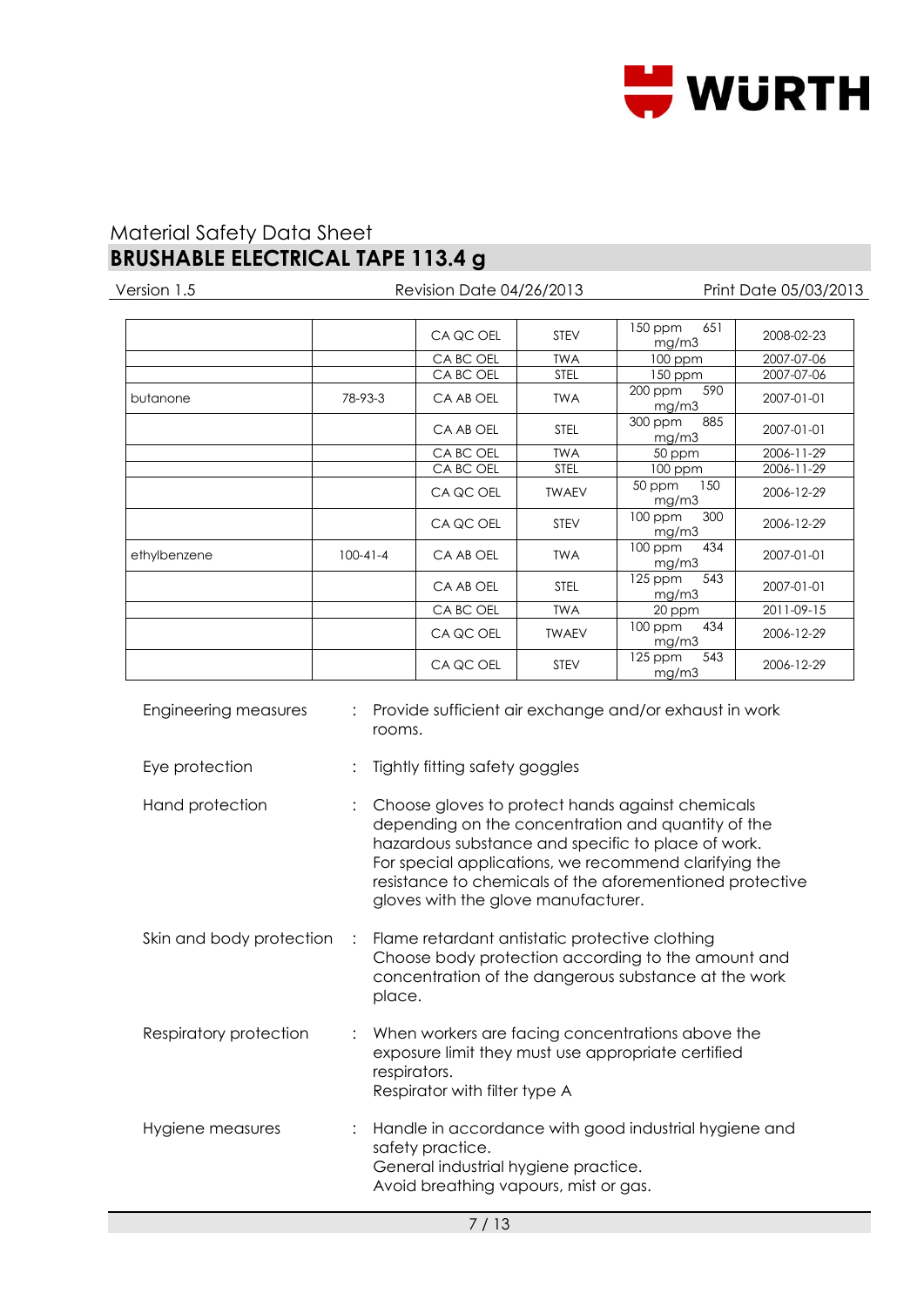

| Version 1.5 | <b>Revision Date 04/26/2013</b>                                                                                                                                                                                               | Print Date 05/03/2013 |
|-------------|-------------------------------------------------------------------------------------------------------------------------------------------------------------------------------------------------------------------------------|-----------------------|
|             | Avoid contact with skin, eyes and clothing.<br>When using do not eat, drink or smoke.<br>Wash hands before breaks and at the end of workday.<br>Follow the skin protection plan.<br>Wash contaminated clothing before re-use. |                       |

#### **SECTION 9. PHYSICAL AND CHEMICAL PROPERTIES**

| Form<br>Colour<br>Odour<br>Flash point      | : viscous<br>various<br>: characteristic<br>: -7 °C (19 °F) |
|---------------------------------------------|-------------------------------------------------------------|
| Boiling point/boiling range                 | : 141 °C(286 °F)                                            |
| Vapour pressure                             | : 104 hPa<br>at 20 °C (68 °F)                               |
| Density                                     | $: 0.83$ g/cm3                                              |
| Water solubility                            | : no data available                                         |
| Viscosity, kinematic                        | $\frac{1}{2}$ > 7 mm2/s<br>at 40 °C (104 °F)                |
| Volatile organic<br>compounds (VOC) content | $:74.5\,\%$                                                 |

### **SECTION 10. STABILITY AND REACTIVITY**

| Conditions to avoid                 | : Heat, flames and sparks.                                     |
|-------------------------------------|----------------------------------------------------------------|
| Materials to avoid                  | $:$ Strong acids<br>Oxidizing agents<br>Amines                 |
| Hazardous decomposition<br>products | : Carbon dioxide (CO2)<br>Carbon monoxide                      |
| Hazardous reactions                 | : Note: No decomposition if stored and applied as<br>directed. |
|                                     | Vapours may form explosive mixtures with air.                  |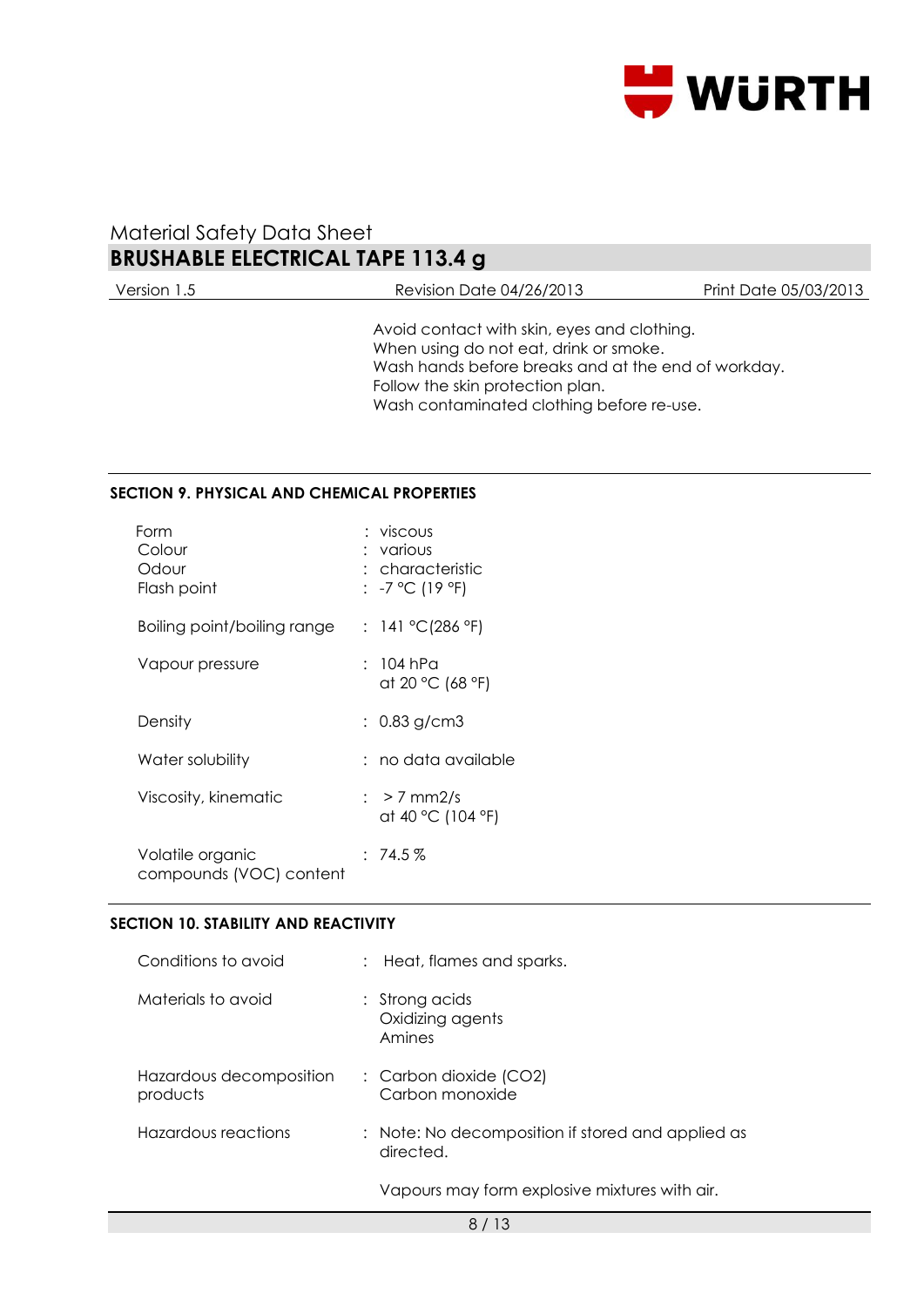

Version 1.5 Revision Date 04/26/2013 Print Date 05/03/2013

#### **SECTION 11. TOXICOLOGICAL INFORMATION**

| Carcinogenicity<br>Reproductive toxicity<br>Teratogenicity<br>Further information | No data is available on the product itself.<br>No data is available on the product itself.<br>No data is available on the product itself.<br>Components of the product may affect the nervous<br>system.<br>Symptoms and signs include headache, dizziness, fatigue,<br>muscular weakness, drowsiness and in extreme cases, loss<br>of consciousness.<br>Aspiration hazard if swallowed - can enter lungs and<br>cause damage. |                                                                                                                                                                                                                                                                                                                                                                                                                                                                                                     |  |
|-----------------------------------------------------------------------------------|--------------------------------------------------------------------------------------------------------------------------------------------------------------------------------------------------------------------------------------------------------------------------------------------------------------------------------------------------------------------------------------------------------------------------------|-----------------------------------------------------------------------------------------------------------------------------------------------------------------------------------------------------------------------------------------------------------------------------------------------------------------------------------------------------------------------------------------------------------------------------------------------------------------------------------------------------|--|
| Component:<br>heptane [and isomers]                                               | 142-82-5                                                                                                                                                                                                                                                                                                                                                                                                                       | Acute oral toxicity: LD50 rat<br>Dose: $> 5,000$ mg/kg<br>Method: OECD Test Guideline 401<br>Acute dermal toxicity; LD50 rabbit<br>Dose: $> 2,000$ mg/kg<br>Method: OECD Test Guideline 402<br>Acute inhalation toxicity: LC50 rat<br>Dose: > 29.29 mg/lExposure time: 4 h<br>Method: OECD Test Guideline 403<br><u>Skin irritation: r</u> abbit<br>Result: irritating<br>Method: OECD Test Guideline 404<br>Eye irritation: rabbit<br>Result: No eye irritation<br>Method: OECD Test Guideline 405 |  |
| xylene                                                                            | 1330-20-7                                                                                                                                                                                                                                                                                                                                                                                                                      | <b>Acute dermal toxicity: LD50</b><br>Dose: $> 1,000 - 2,000$ mg/kg<br><b>Acute inhalation toxicity: LC50</b><br>Dose: > 10 - 20 mg/lExposure time: 4 h<br>Skin irritation: Result: Severe skin irritation                                                                                                                                                                                                                                                                                          |  |
| butanone                                                                          | 78-93-3                                                                                                                                                                                                                                                                                                                                                                                                                        | Skin irritation: Result: Repeated exposure may cause skin<br>dryness or cracking.<br>Eye irritation: Result: Irritation to eyes, reversing after 7 to                                                                                                                                                                                                                                                                                                                                               |  |
|                                                                                   |                                                                                                                                                                                                                                                                                                                                                                                                                                | 9/13                                                                                                                                                                                                                                                                                                                                                                                                                                                                                                |  |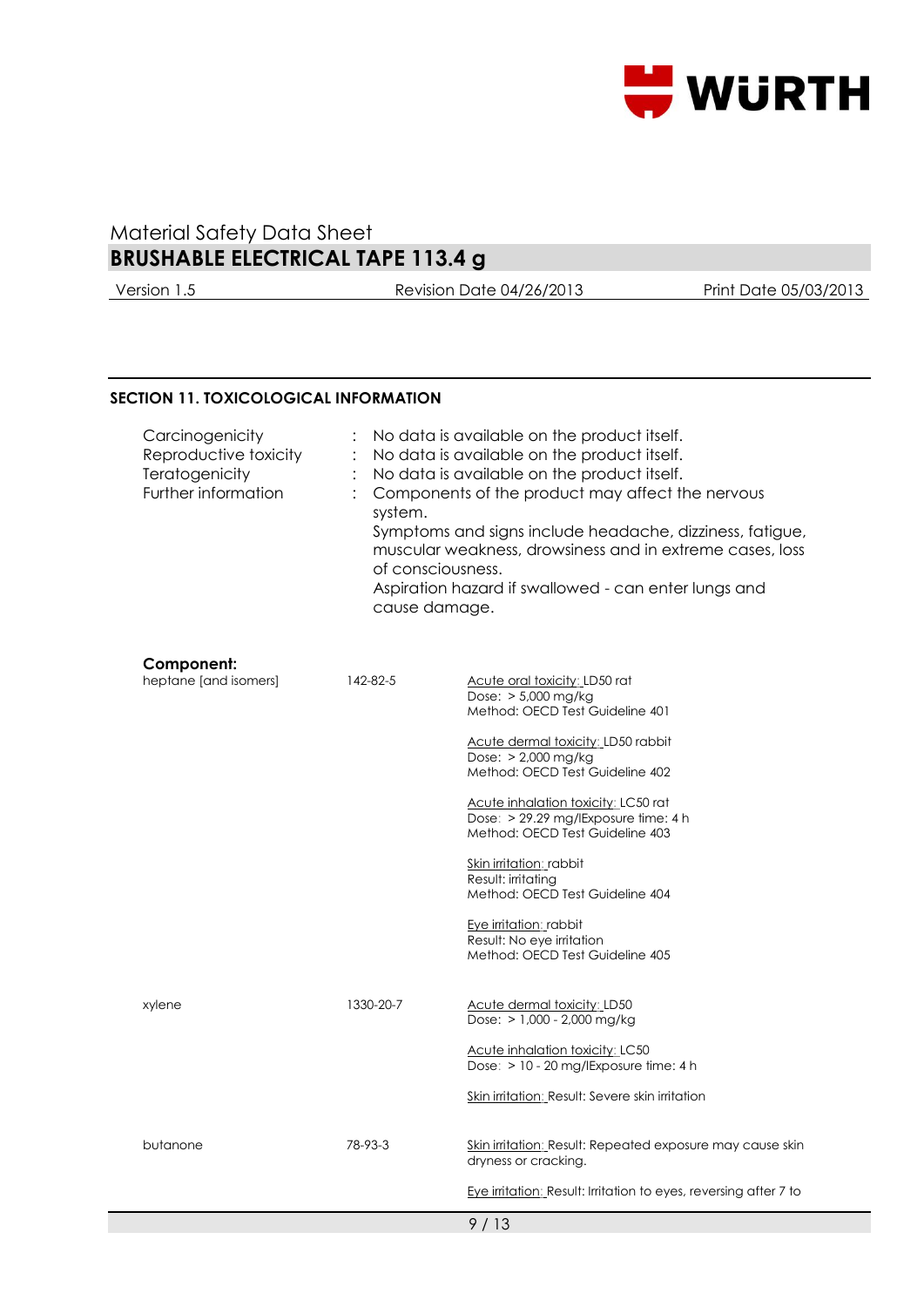

| Version 1.5                                                  |                |                         | Revision Date 04/26/2013                                                                                                                                                                                                                                                                                                                                                                                                                                                                                                                                                               | Print Date 05/03/2013 |
|--------------------------------------------------------------|----------------|-------------------------|----------------------------------------------------------------------------------------------------------------------------------------------------------------------------------------------------------------------------------------------------------------------------------------------------------------------------------------------------------------------------------------------------------------------------------------------------------------------------------------------------------------------------------------------------------------------------------------|-----------------------|
|                                                              |                |                         | 21 days.                                                                                                                                                                                                                                                                                                                                                                                                                                                                                                                                                                               |                       |
| ethylbenzene                                                 | $100-41-4$     |                         | Acute inhalation toxicity: LC50<br>Dose: > 10 - 20 mg/lExposure time: 4 h                                                                                                                                                                                                                                                                                                                                                                                                                                                                                                              |                       |
| <b>SECTION 12. ECOLOGICAL INFORMATION</b>                    |                |                         |                                                                                                                                                                                                                                                                                                                                                                                                                                                                                                                                                                                        |                       |
| Adsorbed organic bound<br>halogens (AOX)<br>Volatile organic | $\mathbb{R}^2$ | not included<br>: 74.5% |                                                                                                                                                                                                                                                                                                                                                                                                                                                                                                                                                                                        |                       |
| compounds (VOC)<br>content                                   |                |                         |                                                                                                                                                                                                                                                                                                                                                                                                                                                                                                                                                                                        |                       |
| Additional ecological<br>information                         |                | courses or the soil.    | The product should not be allowed to enter drains, water                                                                                                                                                                                                                                                                                                                                                                                                                                                                                                                               |                       |
| Component:<br>heptane [and isomers]                          |                | 142-82-5                | Toxicity to fish:                                                                                                                                                                                                                                                                                                                                                                                                                                                                                                                                                                      |                       |
|                                                              |                |                         | <b>LC50</b><br>Species:<br>Dose: 5.738 mg/l<br>Exposure time: 96 h<br>Calculation<br>Acute and prolonged toxicity for aquatic invertebrates:<br><b>EC50</b><br>Species: Daphnia magna (Water flea)<br>Dose: 1.5 mg/l<br>Exposure time: 48 h<br>Toxicity to algae:<br><b>EC50</b><br>Species:<br>Dose: 4.338 mg/l<br>Exposure time: 72 h<br>Calculation<br>Toxicity to algae:<br><b>NOEC</b><br>Species:<br>Dose: 0.97 mg/l<br>Exposure time: 72 h<br>Calculation<br>Toxicity to bacteria:<br><b>EC50</b><br>Species: Bacteria<br>Dose: 22.6 mg/l<br>Exposure time: 48 h<br>Calculation |                       |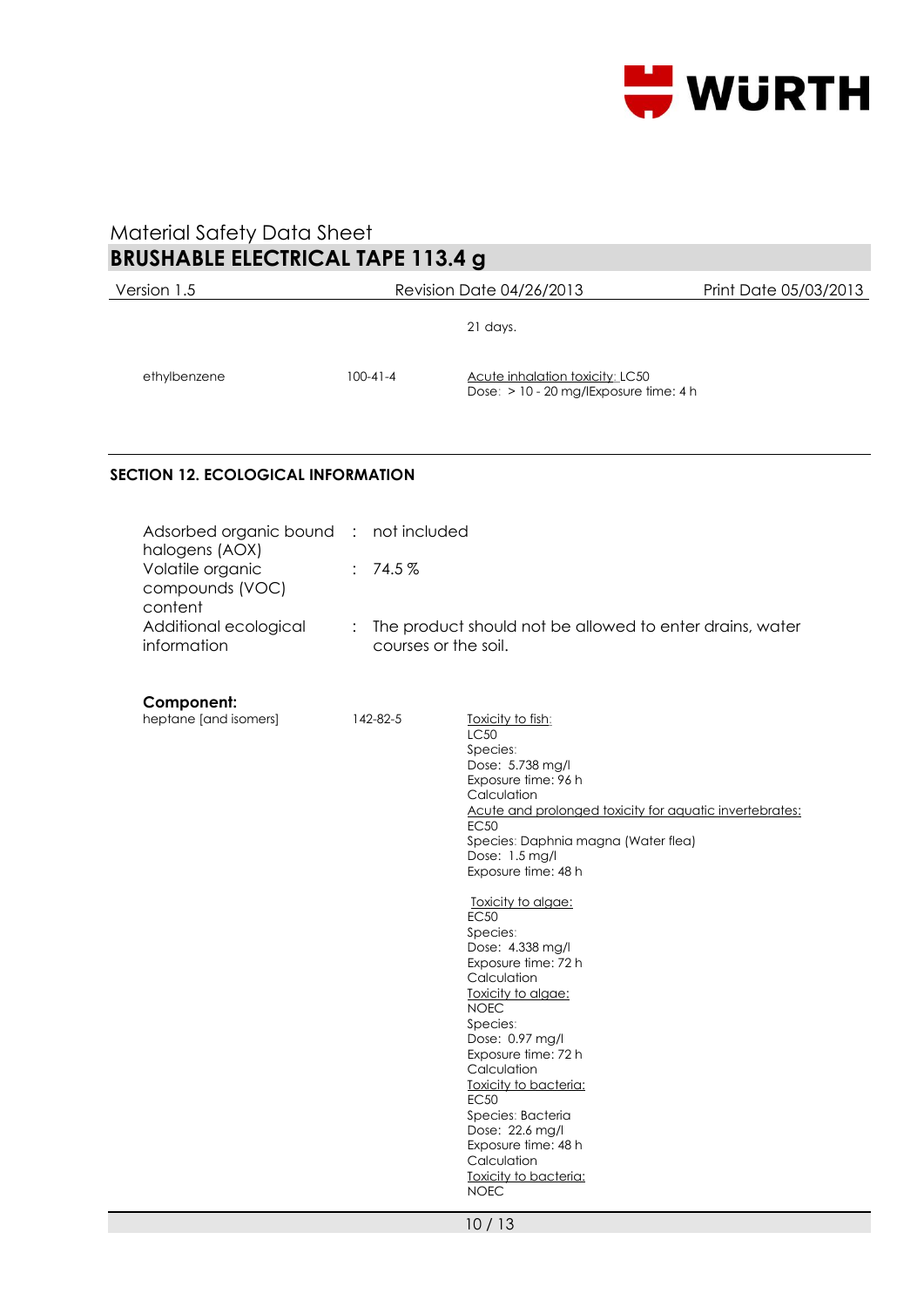

Version 1.5 Revision Date 04/26/2013 Print Date 05/03/2013

Species: Bacteria Dose: 5.057 mg/l Exposure time: 48 h **Calculation** 

#### **SECTION 13. DISPOSAL CONSIDERATIONS**

| Adequate disposal | : In accordance with local and national regulations.   |
|-------------------|--------------------------------------------------------|
|                   | Do not dispose of waste into sewer.                    |
|                   | This material and its container must be disposed of as |
|                   | hazardous waste.                                       |
|                   | Do not dispose of together with household waste.       |

### **SECTION 14. TRANSPORT INFORMATION**

#### **DOT 49 CFR**

| <b>ID No</b><br>Proper shipping name<br>Class<br>Packing group<br>Labels<br><b>Emergency Response</b><br>Guidebook Number                                                                         | <b>UN 1139</b><br>Coating solution<br>3<br>∶∥<br>: 3<br>: 127                           |
|---------------------------------------------------------------------------------------------------------------------------------------------------------------------------------------------------|-----------------------------------------------------------------------------------------|
| <b>TDGR</b><br><b>ID No</b><br>Proper shipping name<br>Class<br>Packing group<br>Labels                                                                                                           | <b>UN 1139</b><br><b>COATING SOLUTION</b><br>3<br>: II<br>: 3                           |
| <b>ICAO/IATA-DGR</b><br>ID No<br>Proper shipping name<br>Class<br>Packaging group<br><b>ICAO-Labels</b><br>Packing instruction (cargo<br>aircraft)<br>Packing instruction<br>(passenger aircraft) | UN 1139<br>Coating solution<br>3<br>$\parallel$<br>$\mathfrak{Z}$<br>364<br>353<br>Y341 |
| Packing instruction<br>(passenger aircraft)                                                                                                                                                       |                                                                                         |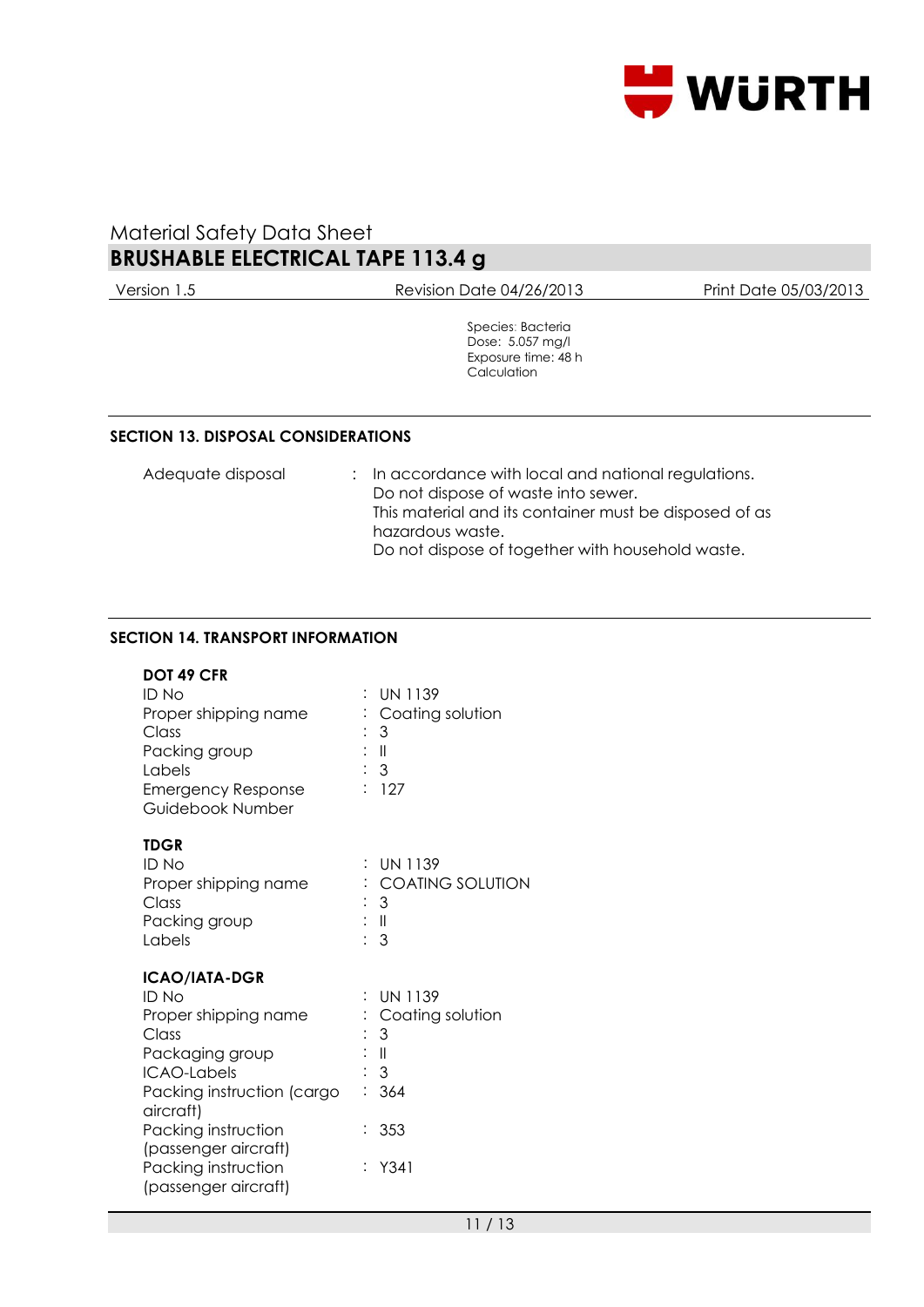

| Version 1.5                    | <b>Revision Date 04/26/2013</b>        | Print Date 05/03/2013 |
|--------------------------------|----------------------------------------|-----------------------|
| Environmentally hazardous : no |                                        |                       |
| <b>IMDG-Code</b>               |                                        |                       |
| ID No                          | : UN 1139                              |                       |
| Description of the goods       | : COATING SOLUTION                     |                       |
|                                | (low boiling point naphtha, n-heptane) |                       |
| Class                          | -3<br>t.                               |                       |
| Packaging group                | ÷Ш                                     |                       |
| <b>IMDG-Labels</b>             | : 3                                    |                       |
| EmS Number 1                   | $\therefore$ F-E                       |                       |
| EmS Number 2                   | $\therefore$ S-E                       |                       |
| Marine pollutant               | $:$ yes                                |                       |
|                                |                                        |                       |

### **SECTION 15. REGULATORY INFORMATION**

| <b>WHMIS Classification</b> | $\therefore$ B2  | Flammable liquid                                  |
|-----------------------------|------------------|---------------------------------------------------|
|                             | D <sub>2</sub> A | Very Toxic Material Causing Other Toxic Effects   |
|                             | D2B              | <b>Toxic Material Causing Other Toxic Effects</b> |
|                             |                  | Flammable liquid                                  |
|                             | Teratogen        |                                                   |
|                             | Carcinogen       |                                                   |
|                             |                  | Moderate skin irritant                            |
|                             |                  | Moderate eye irritant                             |

This product has been classified according to the hazard criteria of the CPR and the MSDS contains all of the information required by the CPR.

#### **SECTION 16. OTHER INFORMATION**

#### **Further information**

The information provided in this Safety Data Sheet is correct to the best of our knowledge, information and belief at the date of its publication. The information given is designed only as a guidance for safe handling, use, processing, storage, transportation, disposal and release and is not to be considered a warranty or quality specification. The information relates only to the specific material designated and may not be valid for such material used in combination with any other materials or in any process, unless specified in the text.

Prepared by : SAP Business Compliance Services GmbH Birlenbacher Str. 19 D-57078 Siegen Germany